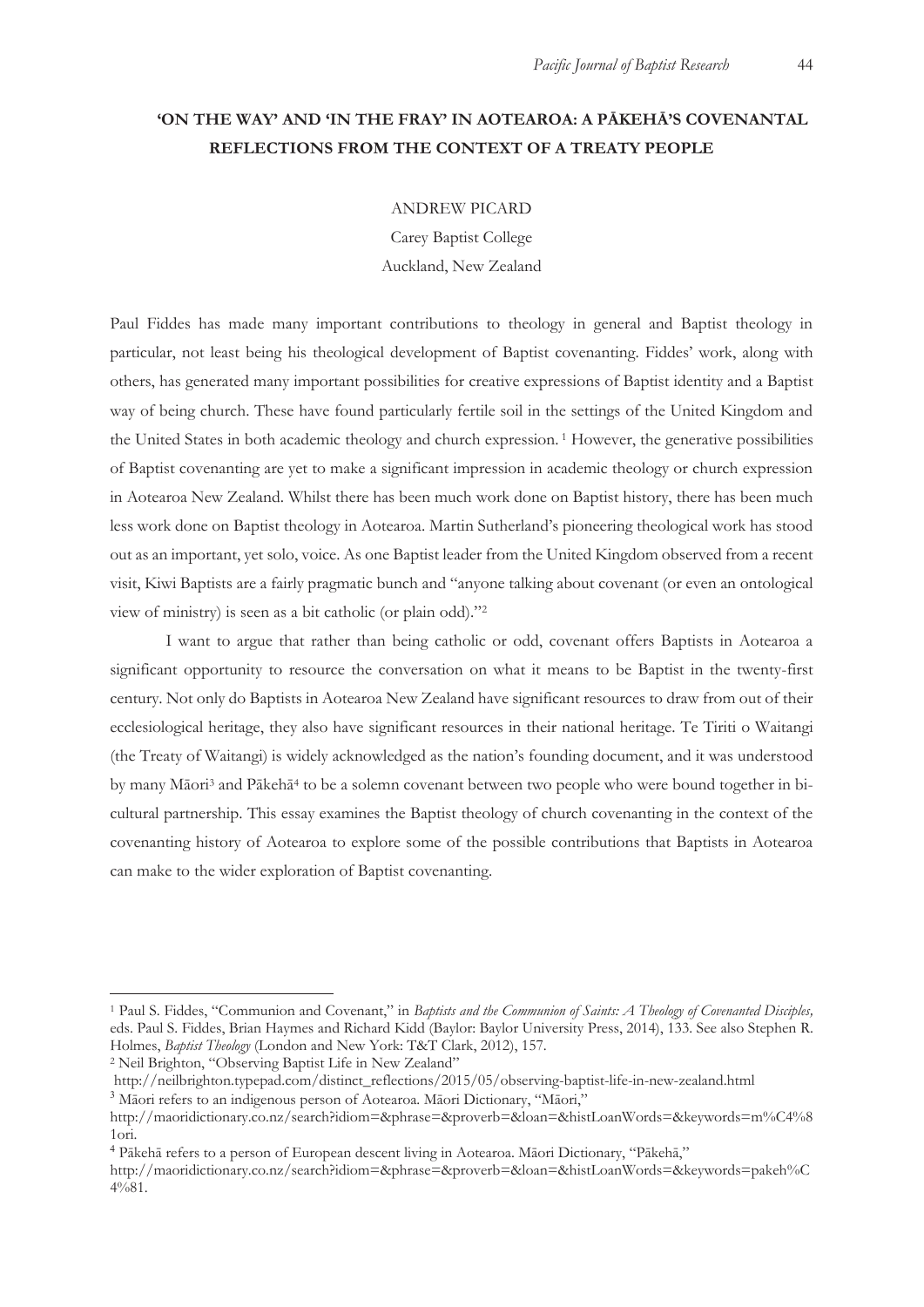#### *PAUL FIDDES AND BAPTIST COVENANTING*

Covenanting together has been an important part of Baptist self-understanding and it is finding a significant resurgence in modern Baptist thought as we seek to understand Baptist identity in our age. At this time, Baptists in Aotearoa are asking questions about our identity—what does it mean to be Baptist in Aotearoa today?5 Of course, there is not a singular answer to this question, nor is there a fixity about Baptist identity. There will be a multiplicity of Baptist identities in Aotearoa, but these identities need to emerge from our understanding of a Baptist way of being. At the heart of Baptist distinctives is not a unique understanding of the Trinity, the Bible or salvation, but a distinctive understanding of the church as a gathered community living under the rule of Christ.<sup>6</sup> As Fiddes has rightly reminded us, it is not the individual convictions alone that are distinct, but the constellation of convictions. It is how Baptists have dynamically held these convictions together that is distinct. The Baptist genetic code finds its beating heart in the promised presence of Jesus Christ in the gathered local church.7 The dynamic of living under the rule of Christ was expressed in many early Baptist churches by the making of a solemn church covenant which was central to ecclesial identity and faithfulness.8

Covenanting together was a vital aspect of the early Baptist way of being and Fiddes has reminded us of the significance of covenanting in the formative beginnings of the Baptist movement and its constructive possibilities for shaping Baptist theology. The Separatist church at Gainsborough, whilst not yet a Baptist church, had the two founders of the Baptist movement, John Smyth and Thomas Helwys, as their pastor and elder. The church at Gainsborough was bound together in covenant in which they "joyned themselves (by a covenant of the Lord) into a Church estate, in the fellowship of the gospell, to walke in all his wayes, made known, or to be made known unto them, according to their best endeavours, whatsoever it should cost them, the Lord assisting."9 Early Baptists took very seriously the promise of Jesus Christ that "where two or three are gathered together in my name, there am I in the midst of them" (Matt. 18:20). This passage led them to ask what it meant for Christ to "dwell in their midst". They discerned in the phrase an echo of the covenantal language of the Old Testament prophets where God's promise to "dwell among" people is combined with the formula "I will be your God and you will be my people".10 The early Baptist covenants fused God's covenant of grace with humanity together with the local church covenant made between believers to be faithful to God and one another. God's eternal covenant of grace with humanity is

<sup>5</sup> The question of Baptist identity in relation to the freedom of the local church was at the centre of the recent debates regarding same-sex marriage. http://www.baptist.org.nz/news/35/22/Working-party-begins-deliberations-on-samesex-marriage-and-issues-of-local-church-autonomy.

<sup>6</sup> Holmes, *Baptist Theology*, 6-7. Nigel Wright offers seven core convictions of the Baptist genetic code: The supreme authority of scripture on all of faith and conduct; a believer's church; believer's baptism; the priesthood of all believers; the autonomy of the local church; freedom of conscience; and separation of church from state. However, these convictions, when taken on their own, are not especially dissimilar from other ecclesial traditions. Nigel G. Wright, Free Church, Free State: The Positive Baptist Vision (Milton Keynes: Paternoster Press, 2005). 42-43.

<sup>7</sup> Paul S. Fiddes, "Theology and the Baptist Way of Community," in Doing Theology in a Baptist Way, ed. Paul S. Fiddes (Oxford: Whitley Publications, 2000), 28.

<sup>&</sup>lt;sup>8</sup> Holmes, *Baptist Theology*, 6.<br><sup>9</sup> Cited in Paul S. Fiddes, *Tracks and Traces: Baptist Identity in Church and Theology* (Carlisle: Paternoster, 2003), 21.

<sup>10</sup> Paul S. Fiddes, "A Response to David Carter's Review of *Tracks and Traces*," *Ecclesiology* 5, no. 1 (2005). 94.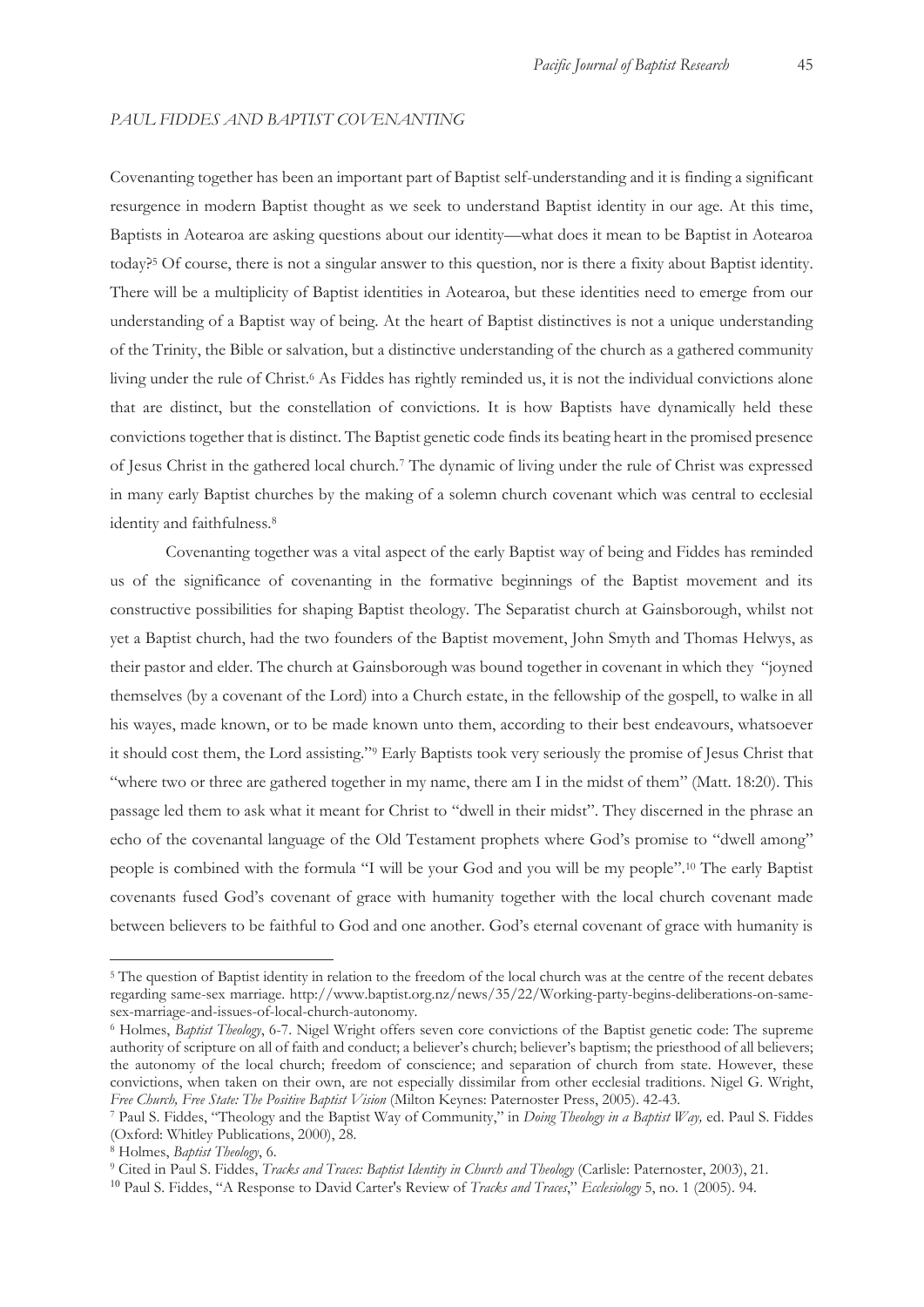made visible in the gathering of local believers in the bonds of covenant community. As Stephen Holmes notes, this is a striking elevation of the role of the local church.11

In his constructive work, Fiddes has developed the theme of covenanting through his characteristic theology of participating in God and his engagement with Karl Barth's christological account of election and covenant. Fiddes draws from Barth's theology of election to develop his own theology of Baptist covenanting in the context of the local church's participation in the Trinitarian fellowship. Barth's theology of election centred God's purposes in the person of Jesus Christ who is both the electing God and the elect human person in the unity of his being by the Spirit. "He in whom the covenant of grace is fulfilled and revealed in history is also its eternal basis."12 As subject and object of election, Jesus Christ participates in the divine determination to elect humanity and he himself is the basis of that election that establishes the covenant between God and humanity. "If God elects us too, then it is in and with this election of Jesus Christ. It is He who is manifestly the concrete and manifest form of the divine decision—the decision of Father, Son and Spirit—in favour of the covenant to be established between Him and us."13 In Christ, God has elected all humanity for fellowship and chosen God's own self as covenant partner with humanity. Fiddes notes Barth's caution regarding the use of covenant language to describe the inner divine relations, despite speaking of them in terms of election.14 Barth's objections, according to Fiddes, are due to his concern over the juridical accounts traditionally associated with Calvinistic federal theology in which the divine persons are viewed as two subjects engaged in legal dealings with one another.15 Fiddes believes that Barth's critique can be taken to redefine language of an inner divine covenant apart from the juridical assumptions. "We might say that *as* God the Father makes a covenant of love eternally with the Son in the fellowship of the Spirit, so simultaneously God makes a covenant in history with human beings."16 In Christ and by the Spirit, the horizontal human dynamic of covenant making is taken up into the vertical dimension of God's eternal covenant with humanity in Christ. In this way the church participates not only in God's covenant with humanity but the inner covenant-making in God. "Church is what happens when these vectors [the horizontal church covenant and the vertical eternal covenant of grace] intersect, and God in humility opens God's own self to the richness of the intercourse."<sup>17</sup> Church is the community that the Spirit has gathered together in covenant through Christ to the glory of the Father to be God's community in time through radical commitment to God and one another.

A full account of Fiddes' theology of covenant would need to offer a careful engagement with his major theological motifs of the openness of God, *hypostases* as relations, and his characteristic theme of participation in God. However, the focus of this essay is to develop covenantal insights for and from the context of Aotearoa New Zealand. Of particular interest for and from the context of Aotearoa are the

<sup>&</sup>lt;sup>11</sup> Holmes, *Baptist Theology*, 158.<br><sup>12</sup> Karl Barth, *Church Dogmatics* IV/1, eds. G. W. Bromiley and T. F. Torrance; Trans. G. W. Bromiley et. al. (Edinburgh: T&T Clark, 1957), 7. (Hereafter *CD*.)<br><sup>13</sup> Barth, *CD* II/2, 105.<br><sup>14</sup> Fiddes, *Tracks and Traces*, 36. See also Fiddes, "Communion and Covenant," 135.<br><sup>15</sup> Ibid.

<sup>16</sup> Ibid., 135-36.

<sup>17</sup> Fiddes, *Tracks and Traces*, 79-80.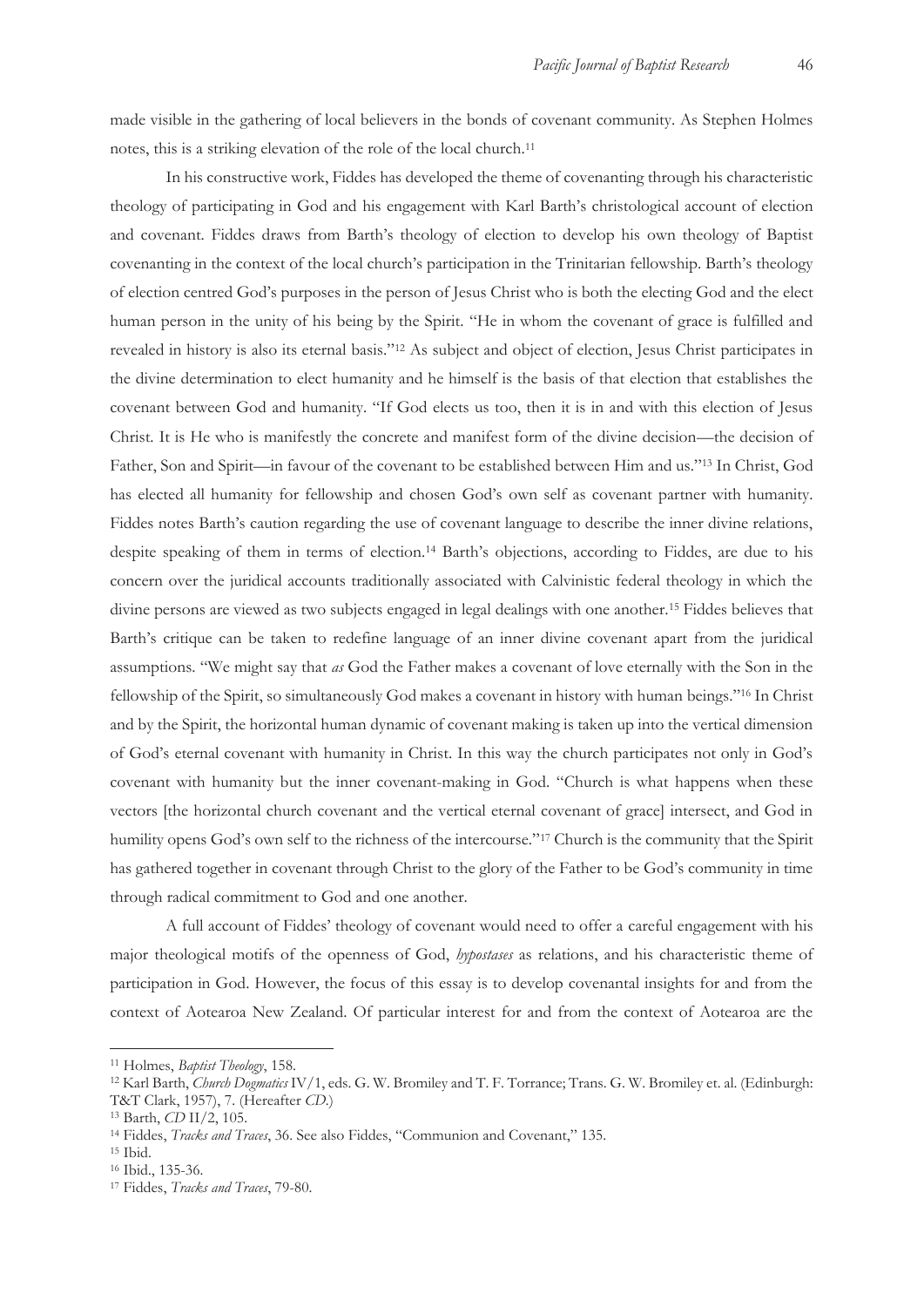relational dynamics associated with covenanting in the setting of indigenous and settler relationality. Indigenous and settler relationality has a long and chequered history. Any suggestions for or from the relational dynamics of Aotearoa needs to engage this history and the ongoing struggle for indigenous and settler identity and belonging. As Fiddes has highlighted, John Fawcett's Baptist anthem, "Blest Be the Tie that Binds" is not a religious version of "Auld lang syne" but a call to radical and costly commitment to God and one another in the context of covenant love.<sup>18</sup> In the following section we will examine the work of Helen Dare, whose definition of Baptist covenantal dynamics as being "on the way" and "in the fray" provides an important framework for the contested space of relational covenant identity.

## *ON THE WAY AND IN THE FRAY: THE RELATIONAL DYNAMICS OF A COVENANTAL PEOPLE*

In her recent Whitley lecture, Helen Dare suggests that Baptist hermeneutics should be shaped by the relational dynamics of a covenantal people who are "on the way" and "in the fray". These committed relationships provide the context for an open-ended and exciting journey of interpreting Scripture together for our day, if we are willing to accept the responsibility and possibility of the relational dynamics of covenanting.19 The Bible is not there to be mastered, and nor are our fellow way-farers. Instead of individualistic approaches to Scripture, there is a need to fund a way of being in which the voice of the marginalised disorients the settled readings and discourses that emerge from our entrenched communal practices of biblical interpretation. Dare utilises the work of Walter Brueggemann to develop insights from the covenantal relationship of God with Israel which then inform her proposals for the covenantal dynamics of Baptist hermeneutics.20

Bruggemann famously categorised the Psalms into Psalms of orientation, disorientation, and new orientation to describe the complex relationship of Israel with God. Dare employs these categorisations as a heuristic tool for interpreting the dynamics of Baptist covenantal hermeneutics. Baptists often prefer the uncomplicated and well-ordered world of orientation to the risky experience of disorientation; the core testimony of the Psalms of orientation instead of the counter-testimony of the Psalms of disorientation. In such settings, disorientation and the encroachment of chaos and confusion tends to be internalised because they are perceived as an act of unfaithfulness to the settled truths about God, ourselves, and life. However, these polite views of God fail to engage God in the fray and they shelter us from the unexpected surprise of God's grace that is found in the midst of a complex world to which the Psalms of new orientation attest.21 Attempts to uphold polite and well-ordered views of the world fail to note that the God of Scripture is to be found in the fray. "The God of Israel is characteristically 'in the fray' ... Conversely, the God of Israel is

<sup>18</sup> Fiddes, "Communion and Covenant," 129-30.

<sup>&</sup>lt;sup>19</sup> Helen J. Dare, *Always On the Way and In the Fray: Reading the Bible as Baptists*. The Whitley Lecture 2014 (Oxford: Whitley Publications, 2014), 25-26.

<sup>20</sup> Ibid., 6.

<sup>21</sup> Ibid., 8-9.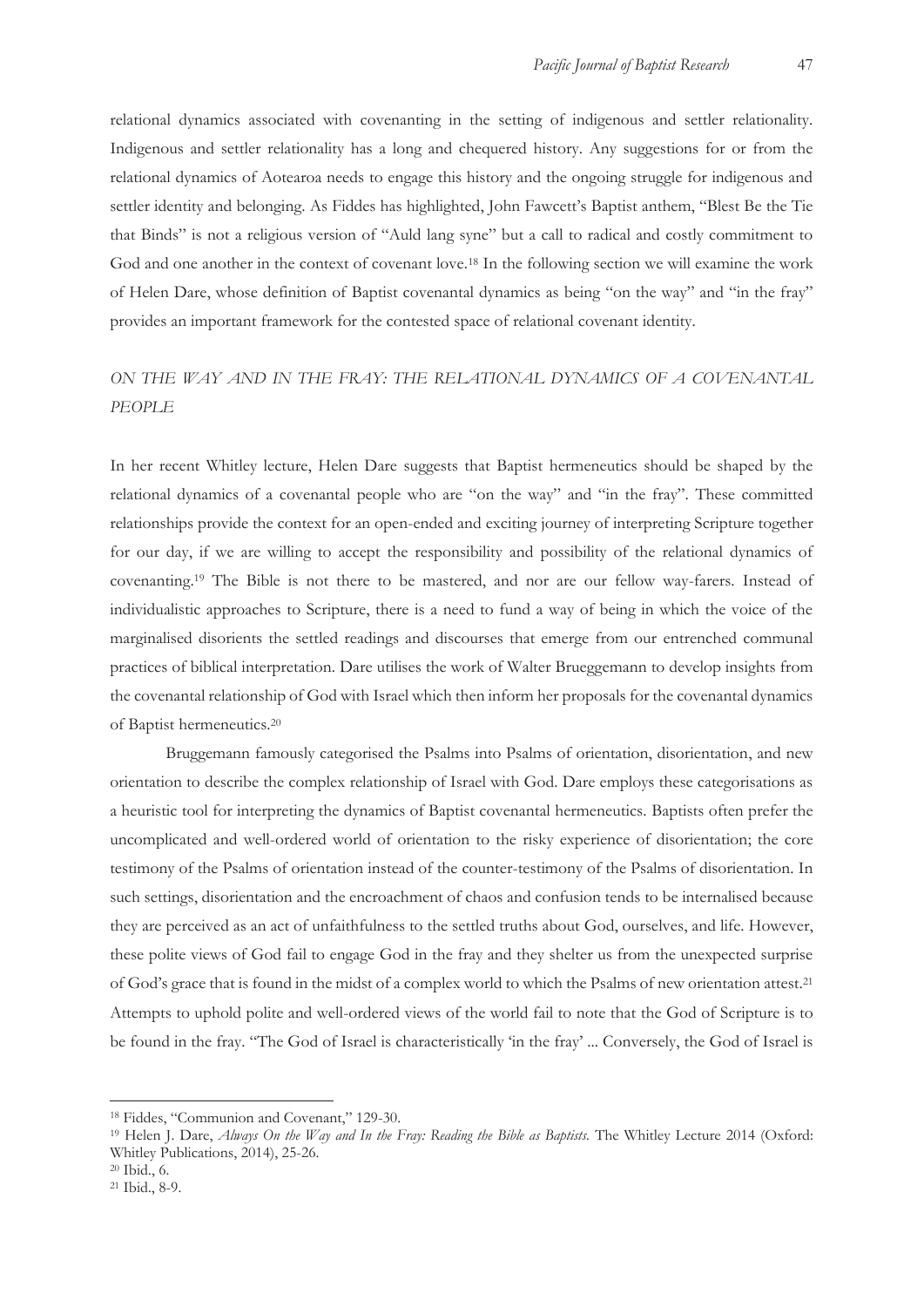rarely permitted, in the rhetoric of Israel, to be safe and unvexed 'above the fray.'"22 Through his covenantal loyalty, God binds himself to Israel in a relationship that profoundly impacts God and Israel as they walk together in a complex world. "Being in relationship with others, divine and human, makes demands of the partners, who are accessible to each other and changed by the interaction."23

As well as being in the fray, covenantal faith is set in the context of a journey on the way. Being on the way invites a relational dynamism in which life and faith are constantly negotiated with and for the other. Instead of a linear progress to a supposed enlightenment, there is a spiral of experience in which the community cycles through orientation, disorientation, and new orientation. Being on the way leads to an intensification of relationship in which the core testimony is enriched and matured through the witness of the counter-testimony. Orientation and disorientation are not oppositional options, but necessary tensions that need to be upheld and maintained for a full and honest account of the faith, as well as the depth and intensity of relationship that covenanting generates.24 Faith on the way cannot be intensified by the imposition of the core testimony and the demand that the voice of counter-testimony conform. In such homogenising settings, sedimented power structures are legitimated and the dynamism of the journey is lost in coercive conformity. Instead of harmonisation and homogeneity, the dialectical and creative tension needs to be upheld in a community that are on the way *and* in the fray.

Congregational hermeneutics that seek Christ's will in the gathered community requires covenant members to relinquish individualised and privatised readings of Scripture and consider the divine and human other who may disorient the core testimony by their counter-testimony.25 The call to covenantal relatedness is a commitment to othering in which we will be disorientated and changed by relational interactions as we seek together the will of Christ which is discerned by the gathered community. It is an ongoing commitment to a dynamic journey of negotiation because relational identity is contested identity. However, the calcified structures of our churches often disempower marginalised voices and silence their counter-testimony. Encountering voices of counter-testimony requires practices of listening and being together that are demanding and taxing. Listening to voices that are different is both difficult and stimulating as our assumptions are challenged and we wrestle with fresh perspectives about living under the rule of Christ. "Relatedness can be seen as the source of disorientation, but may also [be] the appropriate response to it: disorientation caused by an- o/Other requires not a withdrawal from community, but an intensification of the covenant relationship."26 The intensification of relationship requires renewed thinking about how Baptists embody and enact the gospel in our gathered life.

Stephen Holmes has challenged the practice of church voting because it legitimates entrenched power structures, and suggested that Baptists embrace a necessary lack of competence in discerning Christ's

<sup>22</sup> Helen J. Dare, "'In the Fray': Reading the Bible in Relationship," in *The "Plainly Revealed" Word of God? Baptist Hermeneutics in Theory and Practice*, eds. Helen J. Dare and Simon Woodman (Macon: Mercer University Press, 2011), 240.

<sup>23</sup> Dare, *Always On the Way and In the Fray*, 16. 24 Ibid., 19-20.

<sup>25</sup> Ibid., 28.

<sup>26</sup> Ibid., 32.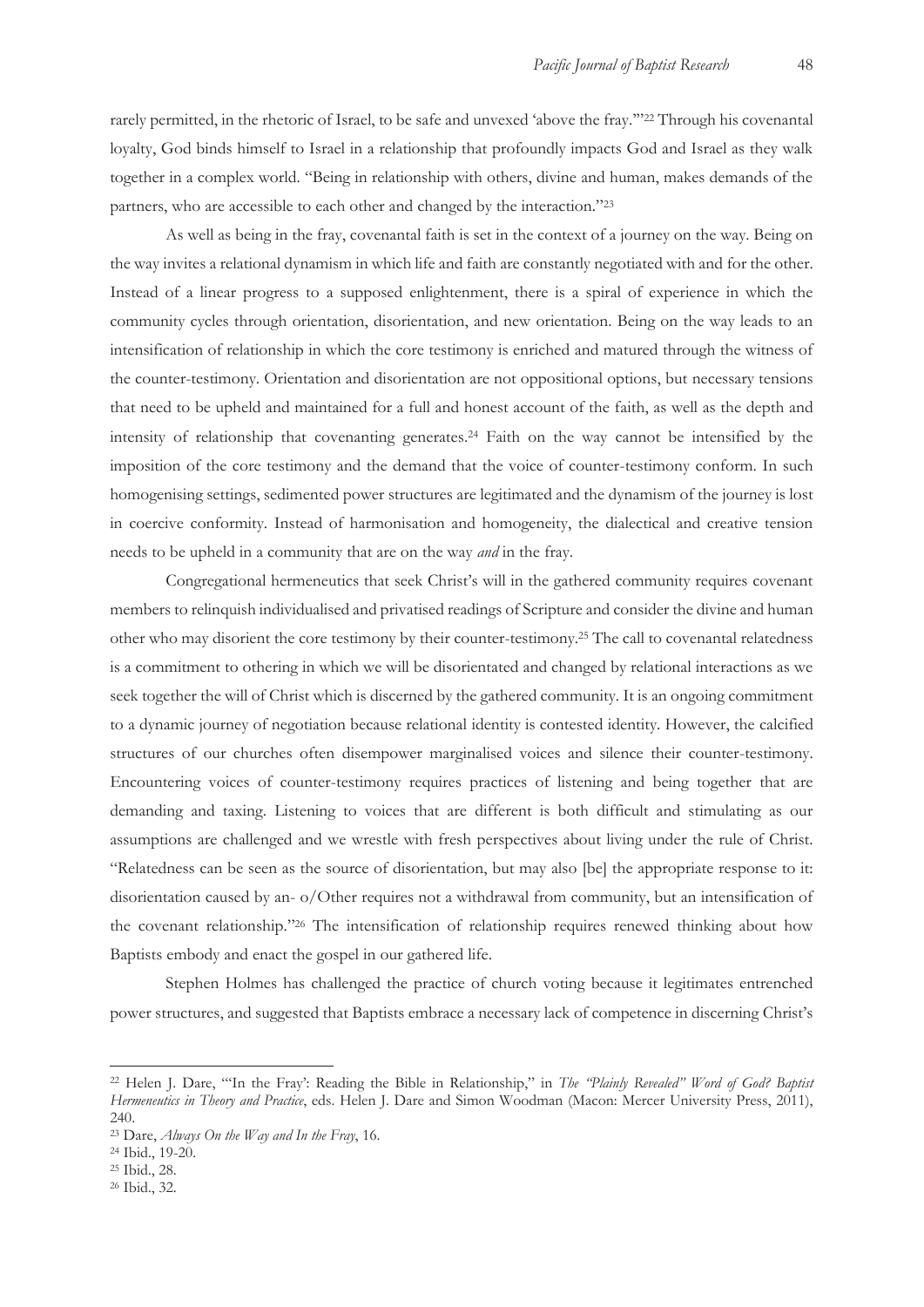will in the gathered community. Holmes reminds us that the earliest Baptists did not use voting to discern the will of Christ, and when they did start using this system in the early nineteenth century they subverted it in the light of the gospel. When wider British society was limiting voting to the richest ten percent of male aristocrats, Baptist churches were allowing all members, male and female, to vote.27 However, our current use of voting has become an act of cultural conformity in Baptist churches where the systems and power structures of the world are reinforced in ways which are inconsistent with the gospel. Seeking Christ's will is often left to those who are regarded as competent in leadership by worldly standards and as a result we assume that human agency can supply the miracle of grace required to discern God's voice in our midst and follow in his ways. Holmes rightly highlights that many of our church structures for seeking Christ's will are designed to suit those with power:

Inasmuch as those of us who are powerful and educated and successful (and white, and middle class, and male) find it hard to accept and confess our utter incompetence, however, we continue to practice church meeting improperly. We construct and support practices that we find it easy to participate in and manipulate, and that exclude completely those who lack worldly social status and the confidence it engenders.28

Rather than greater competence in leadership, Holmes argues for a necessary lack of competence in discerning Christ's leadership. We discern Christ's leadership by reflecting on the Scriptures and praying for the coming of the Spirit. Even the world-class biblical scholar is dependent on the aid of the Spirit to discern Christ's leadership for the congregation.29 Holmes' constructive quest for an alternative body politic engages the crucial issues of power and privilege that are at stake in covenantal communities who are journeying together on the way and in the fray.

Being on the way and in the fray is not an easy proposition, especially for those who are used to having power. However, voices of counter-testimony need not represent a threat. After all, in covenantal life we are on the way and in the fray in a community of faithful friends. According to Sean Winter, it is here that the art of conversation is crucial.30 In this conversation we will find ways to share our views and interpretations honestly and openly whilst listening attentively to alternative views and irruptive interpretations, in trust that the richness of the conversation will lead us towards greater gospel faithfulness. This is not a journey out of truth into mere subjectivity, but a long and patient journey that takes seriously the demands of seeking Christ's truth in covenant community. These patient practices may mean giving up or reforming some of our treasured views in light of the journey on which God is leading us. But disorientation is central to the calling of a pilgrim people who are journeying together with God and one another in the dynamics of covenant love.

<sup>27</sup> Stephen R. Holmes, "Knowing Together the Mind of Christ: Congregational Government and the Church Meeting," in *Questions of Identity: Studies in Honour of Brian Haymes,* eds. Anthony R. Cross and Ruth Gouldbourne (Oxford: Regent's Park College, 2011), 182.

<sup>28</sup> Holmes, "Knowing Together the Mind of Christ," 185. 29 Ibid., 183-85.

<sup>30</sup> Sean Winter, "Persuading Friends: Friendship and Testimony in Baptist Interpretive Communities," in *The "Plainly Revealed" Word of God?* 267-69.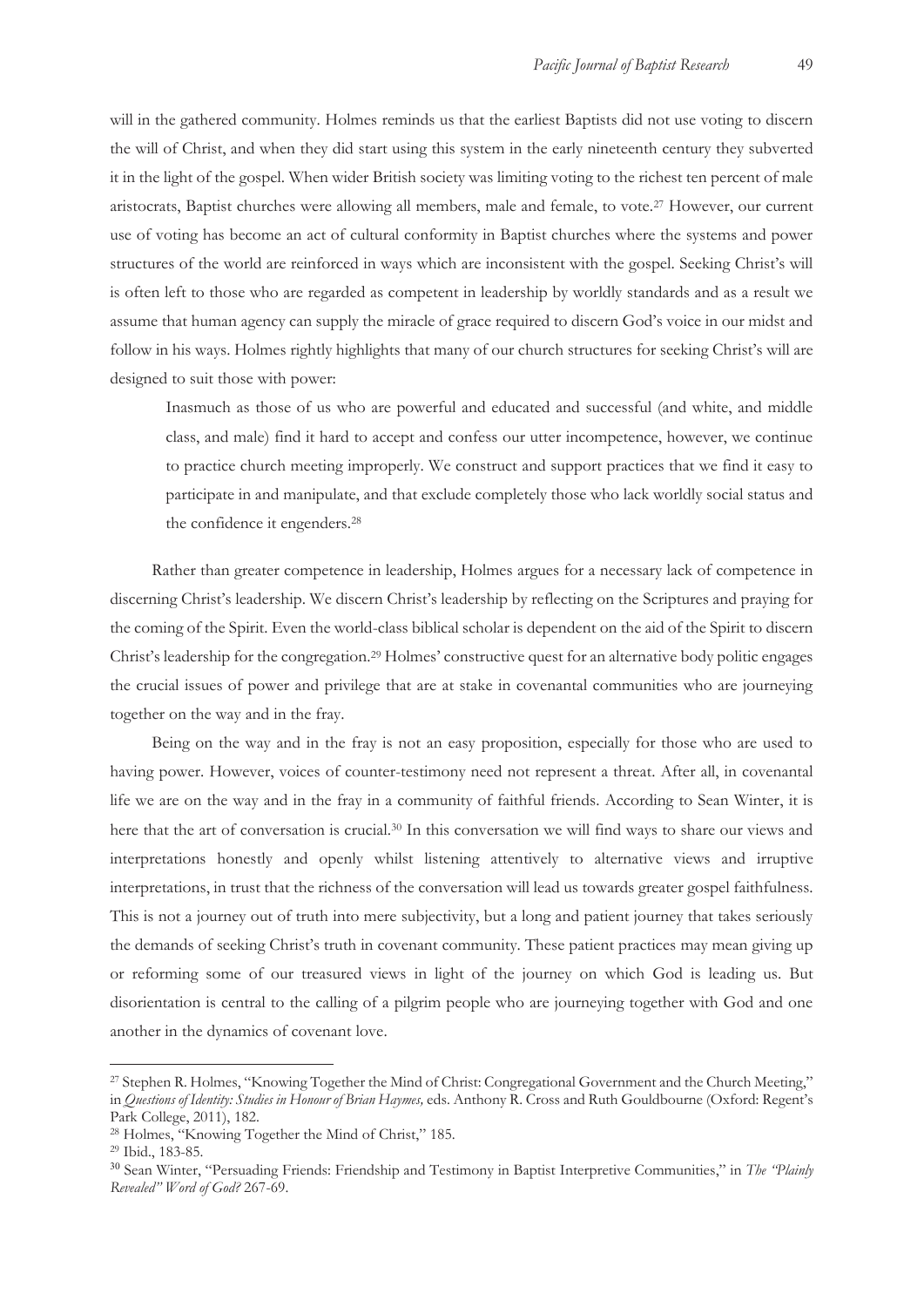The risky journey of covenant life is a much more difficult and interesting possibility than simply allowing the accustomed structures of power and authority to mediate Christ's will to us. In the relational dynamics of covenanting we learn that we cannot be complete without one another, and we cannot be faithful without genuinely learning how to love one another in the midst of all of our differences. This is the relational dynamism of a mature pilgrim people who are journeying towards a new orientation—ever greater embodiment of the gospel of the kingdom of God. "Being 'on the way' requires a willingness to embark upon a risky journey within the community that will necessitate a degree of struggle, whilst knowing that this has always been the way for God's people."31 This risky journey is often expressed in struggle, but it is a mutual struggle towards faithfulness in which we submit to one another out of reverence for Christ and his will.

The acknowledgement of struggle upholds the otherness of the other, both divine and human. Proclamations of the relational dynamic of Baptist covenantalism need to be set within an apophatic modesty in which knowingness regarding divine and human others is set within an unknowingness; an apophatic relationality. The divine and human other cannot be mastered, but only encountered in the bonds of covenantal love. It is in the creative and dialectical tension of otherness and relatedness that we learn to be on the way and in the fray. For some this might seem like a recipe for yet another battle between bickering Baptists. But this need not be the case. There will be contention and there will be conflict, but conflict does not need be a conflict that destroys. Conflict is normal but it does not need to be destructive amidst the mutual love that the Spirit gives to a community of faithful friends who are seeking Christ's will together. Sean Winter helpfully observes that conflict can be a constructive part of intensifying a mature conversation.32 Argument is not a departure from conversation but an important aspect of the conversation as we discuss some of the last truths about God, ourselves, and life, which may well aide in a new orientation to Christ's will in fresh and imaginative ways. It is in relational encounter with the other that our selfcertainties are challenged and we are faced with the possibility of change and growth. As faithful friends journey together in covenant love we discover "the other as other, the different as different" and therefore "the different *as* possible."33

## *BAPTIST COVENANTALISM AND TE TIRITI O WAITANGI*<sup>34</sup>

Covenanting together is a call to be God's pilgrim people through relationships of love and trust as we are transformed together into Christ's likeness. Whilst Baptist covenanting is quite foreign to Baptists in Aotearoa, the concept of covenanting is at our nation's roots and was important to both Māori and Pākehā

<sup>31</sup> Dare, "On the Way and in the Fray," 34.

<sup>32</sup> Sean Winter, "Persuading Friends," 268. 33 Ibid.

<sup>34</sup> On a recent visit to Aotearoa, Paul Fiddes and I met with David Moko, the leader of Manatū Iriiri Māori (formerly Baptist Māori Ministries), to explore possible insights that Māori may contribute to a Baptist understanding of the communion of saints through the importance of whakapapa. Whilst this is a very important, and potentially fruitful, area of study, it is beyond my capacity as a Pākehā to offer insight about the depth and meaning of the Māori concept of whakapapa. We look forward to the time when Māori Baptist theologians are able to give voice to these potentialities.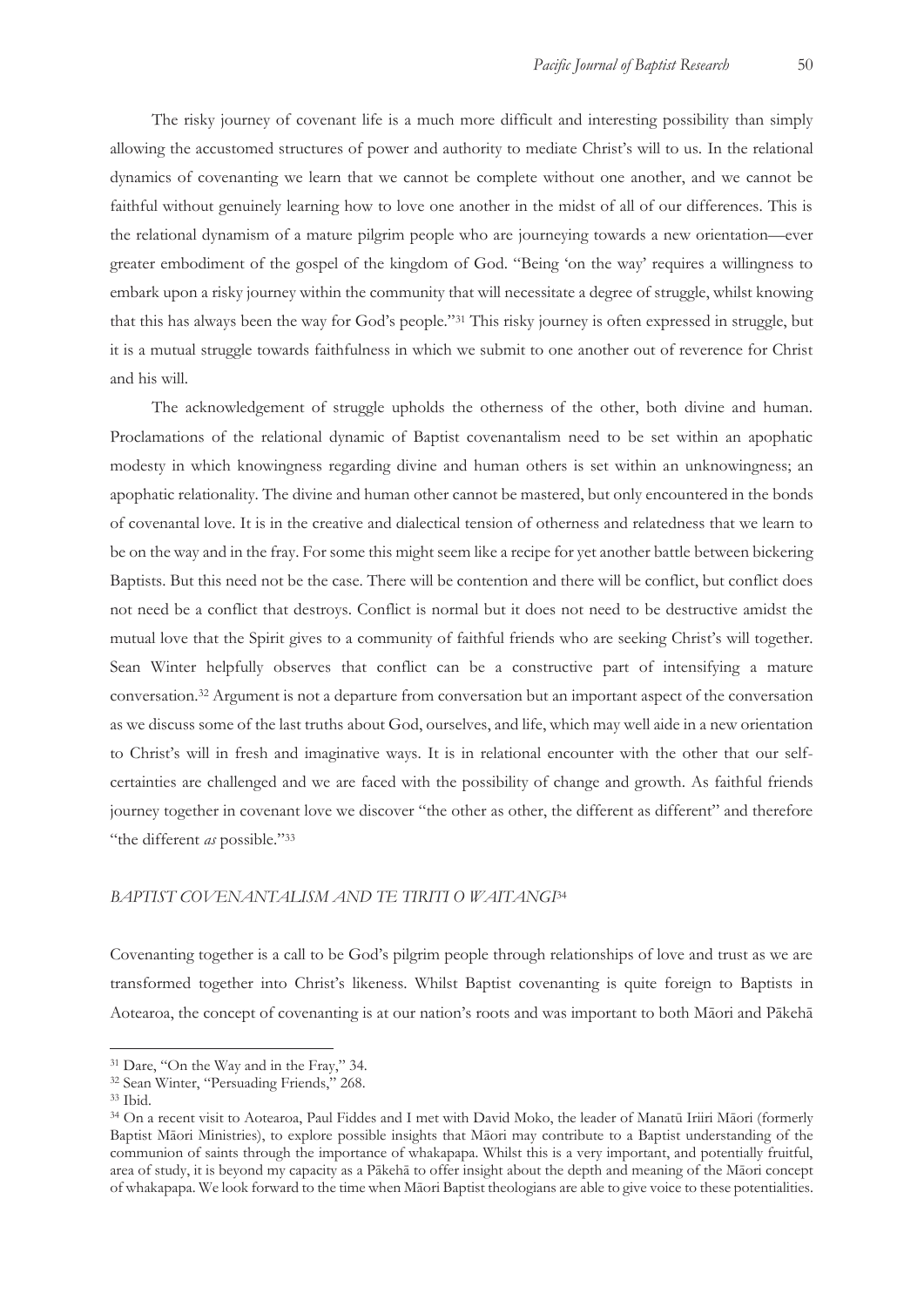understandings of te Tiriti o Waitangi. Te Tiriti o Waitangi is regarded as our nation's founding document. It is a broad statement of principles signed by representatives of the British Crown and various Māori chiefs for the founding of a nation state. The contents, meaning, and import of te Tiriti o Waitangi are widely contested and it stands at the centre of contemporary debates about nationhood, colonization, and decolonisation. Whilst incredibly significant for contemporary Aotearoa New Zealand, these debates are beyond the scope of this essay which focuses on the relational dynamics of covenanting for and from the context of Aotearoa for Baptist theology.

Martin Sutherland has rightly noted the "breathtaking potential" of a contextual bicultural Baptist theology. Sadly, as Sutherland cogently remarks, Baptists "have proven the least able of the traditional denominations to learn from Maori ways and thought forms."35 Unlike the missionary beginnings of the other mainline denominations, Baptists in Aotearoa were settlers. As a settler church, Baptists often upheld a social imaginary that remained largely unaware of Māori as those whose counter-testimony might be the source of disorientation that could lead to new orientation. Avril Bell draws from Charles Taylor's definition of social imaginaries as the ways people imagine their social existence, their expectations, their relationships with others, and the normative notions that underlie these expectations.<sup>36</sup> Bell defines the settler imaginary as that which assumes values, ideas, discourses, and mythologies about identity and normativity which give legitimacy to the seasoned structures of power and the unjust dynamics of colonial relations with indigenous peoples.37 The settler imaginary is a helpful lens through which we can understand Baptist engagements with Māori.

Despite an early unsuccessful attempt of mission among Māori,<sup>38</sup> Baptists were rarely drawn into relation with Māori before "the long, painful birth of Baptist Māori Ministry" in the 1950s.39 This is tellingly highlighted by the fact it took seventy two years before a Māori delegate spoke at the national Baptist Assembly. In his report on the 1954 Baptist Assembly, the editor of the *New Zealand Baptist* wrote, "In the discussion on the Maori report the Assembly heard, perhaps for the first time in its entire history, a speech from a Maori delegate."40 For much of their history, Baptists in Aotearoa have been neither on the way nor in the fray with Māori. The lack of relation between Māori and Baptists in Aotearoa is the lamentable result of the settler imaginary which has dominated much Baptist thought. The settler imaginary shielded Baptists from the disorienting relational engagement with Māori that might have been the source of the unexpected surprise of God's grace that is found in the complex world of new orientation. As Sutherland concludes in

<sup>35</sup> Martin Sutherland, "Seeking a *Turangawaewae*: Constructing Baptist Identity in New Zealand," *Baptist History and Heritage* 16 (2001): 248. See also Martin Sutherland, "Gathering, Sacrament and Baptist Theological Method," *PJBR* 3 (2007): 57. See also Martin Sutherland, "On Method: A Baptist *Tikanga*," in *Talking Theology: 2001-2002 Proceedings,* ed. Martin Sutherland (Auckland: R. J. Thompson Centre for Theological Studies, 2003), 128-29.

<sup>&</sup>lt;sup>36</sup> Charles Taylor, *Modern Social Imaginaries* (Durham and London: Duke University Press, 2004), 23.<br><sup>37</sup> Avril Bell, *Relating Indigenous and Settler Identities: Beyond Domination* (New York: Palgrave MacMillan, 2014),

<sup>39</sup> Des Jones, "The Long, Painful Birth of Baptist Maori Ministry," *The New Zealand Journal of Baptist Research* 1 (1996): 58-61.

<sup>40</sup> *New Zealand Baptist*, December 1954, 274.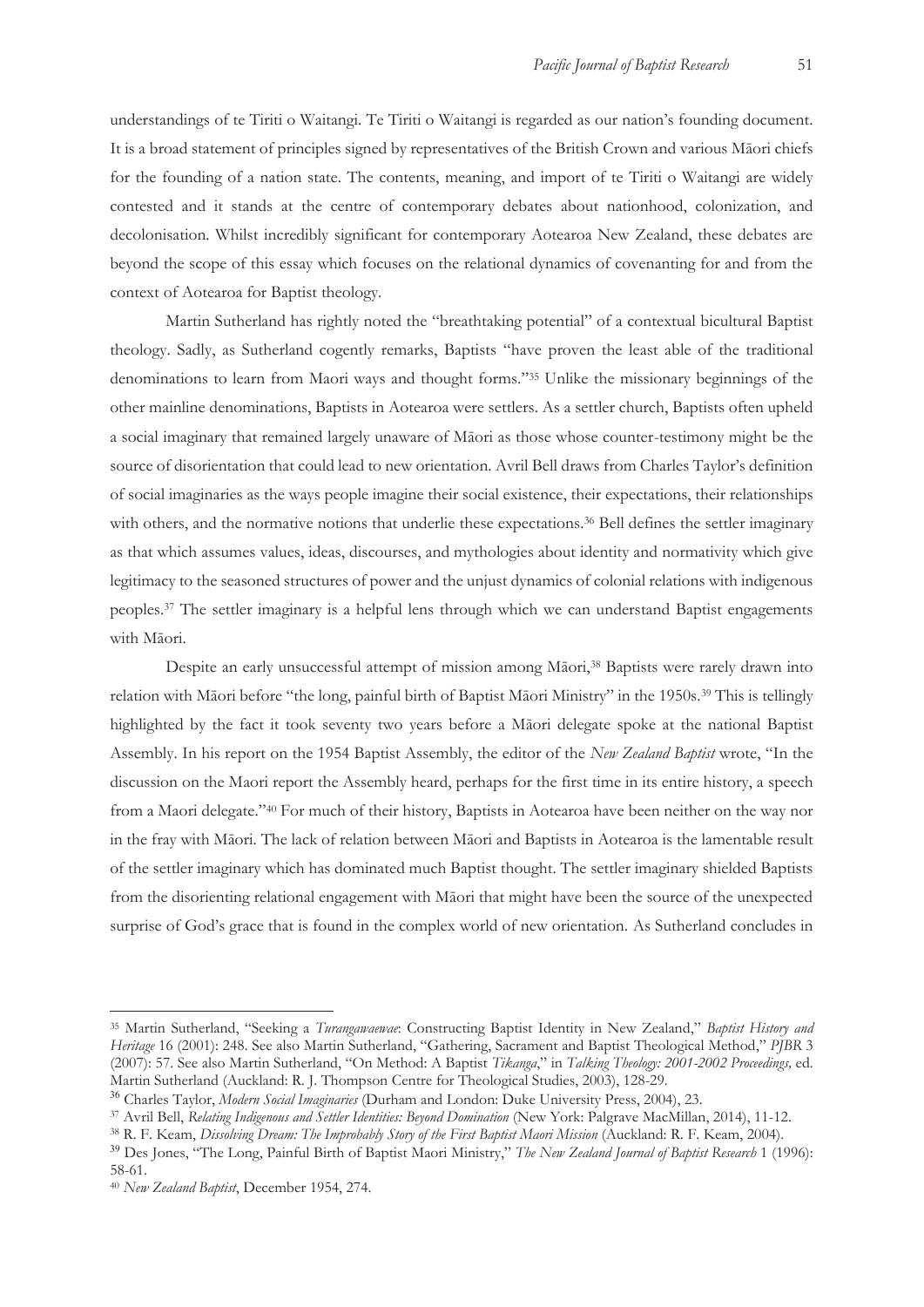his lament over the lack of Baptist relation to Māori, "The forging of strong identity requires openness as well as commitment."41 In Dare's words, it requires us to be on the way and in the fray.

Sutherland is right that the possibilities of a contextual bicultural Baptist theology are breath-taking, especially given the significance of covenanting in the Baptist story and the story of Aotearoa. However, in his quest for a Baptist way of being in Aotearoa, Sutherland deems te Tiriti as an inadequate source for a bicultural Baptist theology and opts for other possible sources.42 In the following section, I will linger longer over te Tiriti and its covenantal basis, which is deeply grounded in the gospel, in the hope that Baptists in Aotearoa might discover more of what it could mean to be on the way and in the fray in our own context for the benefit of the whole church.

## *TE TIRITI O WAITANGI AS KAWENATA (COVENANT)*

For many of the Māori and Pākehā signatories, te Tiriti o Waitangi was understood as a sacred kawenata (covenant) in the biblical sense.43 In some recent historical accounts, which draw especially from Māori oral tradition, the Māori understanding of te Tiriti as his been emphasised.44 At the historic Waitangi Tribunal inquiry into the meaning and effect of te Tiriti, Ngāpuhi (a northern Māori tribe) gave evidence regarding their understanding of te Tiriti as kawenata. This understanding was preserved in various karakia (prayer) and waiata (song) that were given by Ngāouhi rangatira (chiefs) at the signing of te Tiriti. Ngāpuhi chiefs who gave evidence to the Waitangi Tribunal had learnt their kōrero (address) from tribal schools of learning that were established to preserve and maintain sacred tribal traditions and knowledge, much of which had never been shared in public before.45 These oral traditions and knowledge serve as an important countertestimony to the written Pākehā accounts that have dominated discourse on Te Tiriti.46 Ngāpuhi elders began their evidence to the Waitangi Tribunal by citing waiata and karakia that were constructed at the time of the signing of te Tiriti which reiterate the sacredness of Te Tiriti to Ngāpuhi. "He [Rima Edwards] described it as a 'kawenata tapu', or sacred covenant, bearing the tohu tapu (sacred marks) of the claimants' tūpuna."47 The sacredness of the document also demanded a holistic understanding of Te Tiriti and its overall emphasis upon creating a relationship. This holistic approach, based upon understanding Te Tiriti as a covenant, stands in contrast to common Crown approaches that have sought to dissect Te Tiriti phrase by phrase, and place certain elements and phrases in conflict with one another. In his evidence, Patu

<sup>&</sup>lt;sup>41</sup> Sutherland, "Seeking a *Turangawaewae,*" 248.<br><sup>42</sup> Sutherland, "On Method: A Baptist *Tikanga,*" 128.<br><sup>43</sup> Tui Cadogan, "A Three-Way Relationship: God, Land, People. A Maori Woman Reflects," in *Land and Place He Whenua, He Wāhi: Spiritualities from Aotearoa New Zealand*, eds. Helen Bergin and Susan Smith (Auckland: Accent Publications, 2004), 31.

<sup>44</sup> This is especially important in the evidence given by Ngāpuhi to the Waitangi Tribunal as part of Te Paparahi o te Raki inquiry *He Whakaputanga me te Tiriti / The Declaration and the Treaty: The Report on Stage 1 of the Te Paparahi o Te Raki Inquiry.* (Hereafter Wai 1040.) See also Susan Healy et. al., *Ngāpuhi Speaks: Commissioned by Kuia and Kaumātua of Ngāpuhi. He Wakaputanga o te Rangitiratanga o Nu Tireni and Te Tiriti o Waitangi. Independent Report. Ngāpuhi Nui Tonu Claim* (Kaitaia: Te Kawariki and Whangarei: Network Waitangi Whangarei, 2012). 45 Wai 1040, 448.

<sup>46</sup> Wai 1040, 448-50.

<sup>47</sup> Wai 1040, 448.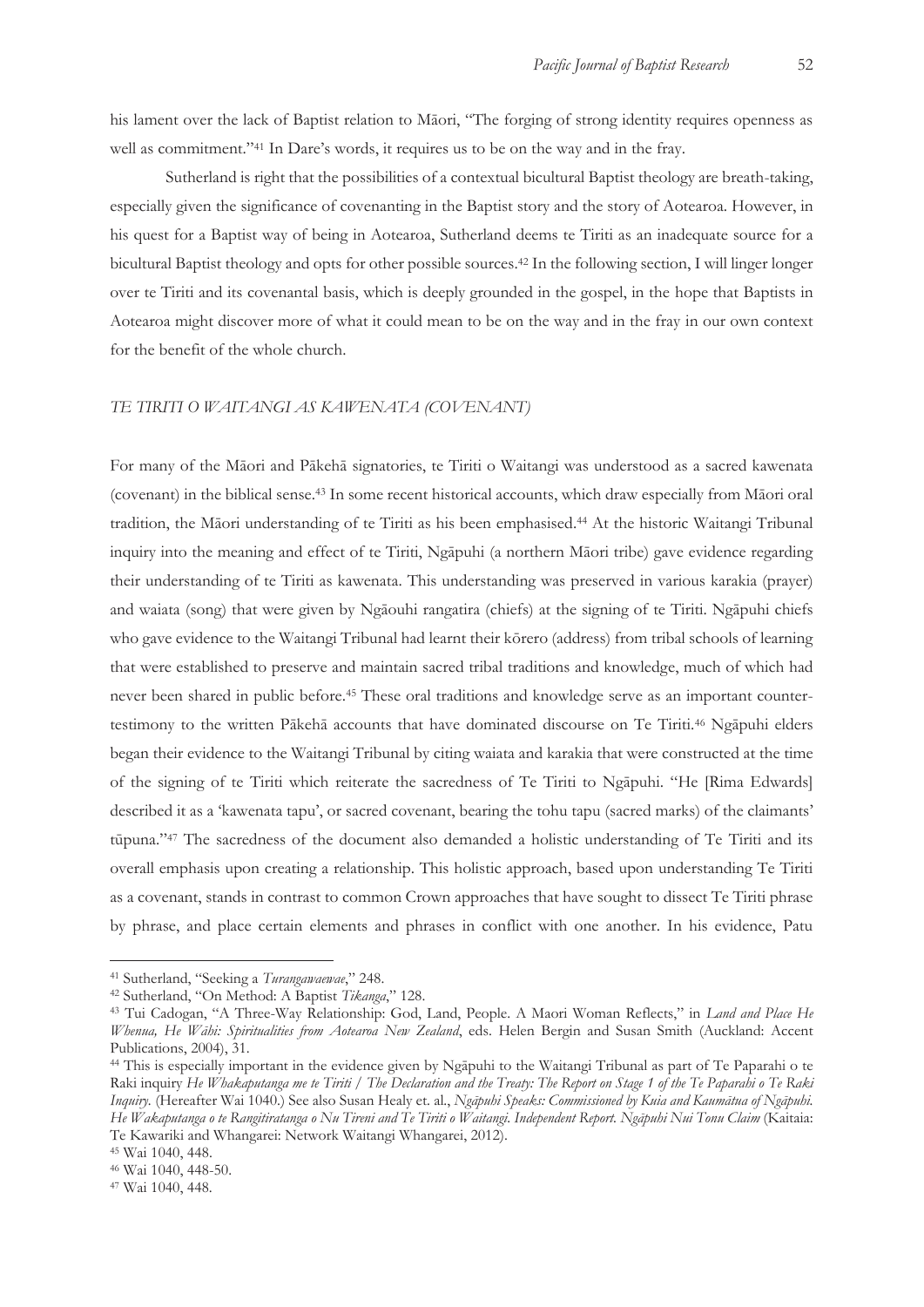Hohepa, former Professor of Māori language at the University of Auckland, stated his concerns over the dissective way the Crown has interpreted te Tiriti. "Essentially these questions have separated out certain strands from the covenant in an effort to place them in conflict with each other…. The Crown's search for conflict within the document negates its overall context which was the desire to create a relationship."48 Many Māori and Pākehā uphold this historic emphasis upon te Tiriti as a covenantal relationship instead of the forensic and litigious approaches to te Tiriti.

The early missionaries drew upon the biblical notion of covenant to interpret the meaning of te Tiriti. At Waitangi, Henry Williams (a leading CMS missionary) told Māori that they and Pākehā could be one people under God in both a physical and spiritual sense.49 Hone Heke and Patuone spoke of te Tiriti as the New Covenant with all the connotations of Christ and his new covenant. As Christ fulfilled and surpassed the old Mosaic Law, Heke stated, so te Tiriti could be likened to the New Covenant through its promise of a new relationship between the Crown and Māori.50 Claudia Orange writes, "The idea had been echoed at Kaitaia when one young chief expressed the hope that "if your [British] thoughts are towards Christ as ours are, we shall be one."51 Later Government attempts to assert its sovereignty over Māori rights for self-governance and establish Māori allegiance to the Crown, in the face of Māori resistance, drew heavily upon the concept of te Tiriti as covenant. The Crown held a conference with over 200 "friendly" Māori chiefs from at Kohimarama in 1860, in which "the rebels" were excluded.52 The conference was held in Te Reo Māori and translations into English were given by Donald McLean, the Native Secretary and Chief Land Purchase Commissioner. Claudia Orange suggests that he used his knowledge of Māori language and thought to the Crown's advantage and deliberately manipulated his translations from English to Māori to guide Māori towards the Crown's aspirations. One of the vital semantic tools that McLean employed in his Crown propaganda to Māori was to translate te Tiriti (Treaty) as te Kawanata (Covenant) o Waitangi because he knew the religious significance this held with Māori.53 Māori understandings of te Tiriti as covenant were common, especially amongst Ngāpuhi where te Tiriti was originally signed.

As part of their historic settlement with the Crown, Ngāpuhi elders showed that Te Tiriti did not arise in a vacuum. The concept of Māori and Pākehā coming together in sacred covenant no doubt owed much to the influence of missionaries, but it also owed much to Māori. Te Tiriti was preceded by He Whakaputanga (The Declaration of Independence) which was signed in 1835 and considered by Ngāpuhi to be "te kawenata tuatahi [the first covenant]."54 Ngāpuhi have argued that the roots of this covenantal understanding are found in Hongi Hika's<sup>55</sup> personal visit and relationship with King George in 1820, twenty years before te Tiriti, and not the later written documents. As a result, He Whakaputanga and te Tiriti need

<sup>48</sup> Wai 1040, 452.

<sup>49</sup> Claudia Orange, *The Treaty of Waitangi* (Wellington: Allen and Unwin, 1987), 90. 50 Ibid., 57.

<sup>51</sup> Ibid., 90-91.

<sup>52</sup> Claudia Orange, "The Covenant of Kohimarama: A Ratification of The Treaty of Waitangi," *New Zealand Journal of History* 14 (1980): 64-54. 53 Ibid., 70-73.

<sup>54</sup> Healy et. al., *Ngāpuhi Speaks*, 74.

<sup>55</sup> Hongi Hika was an important Ngāpuhi chief.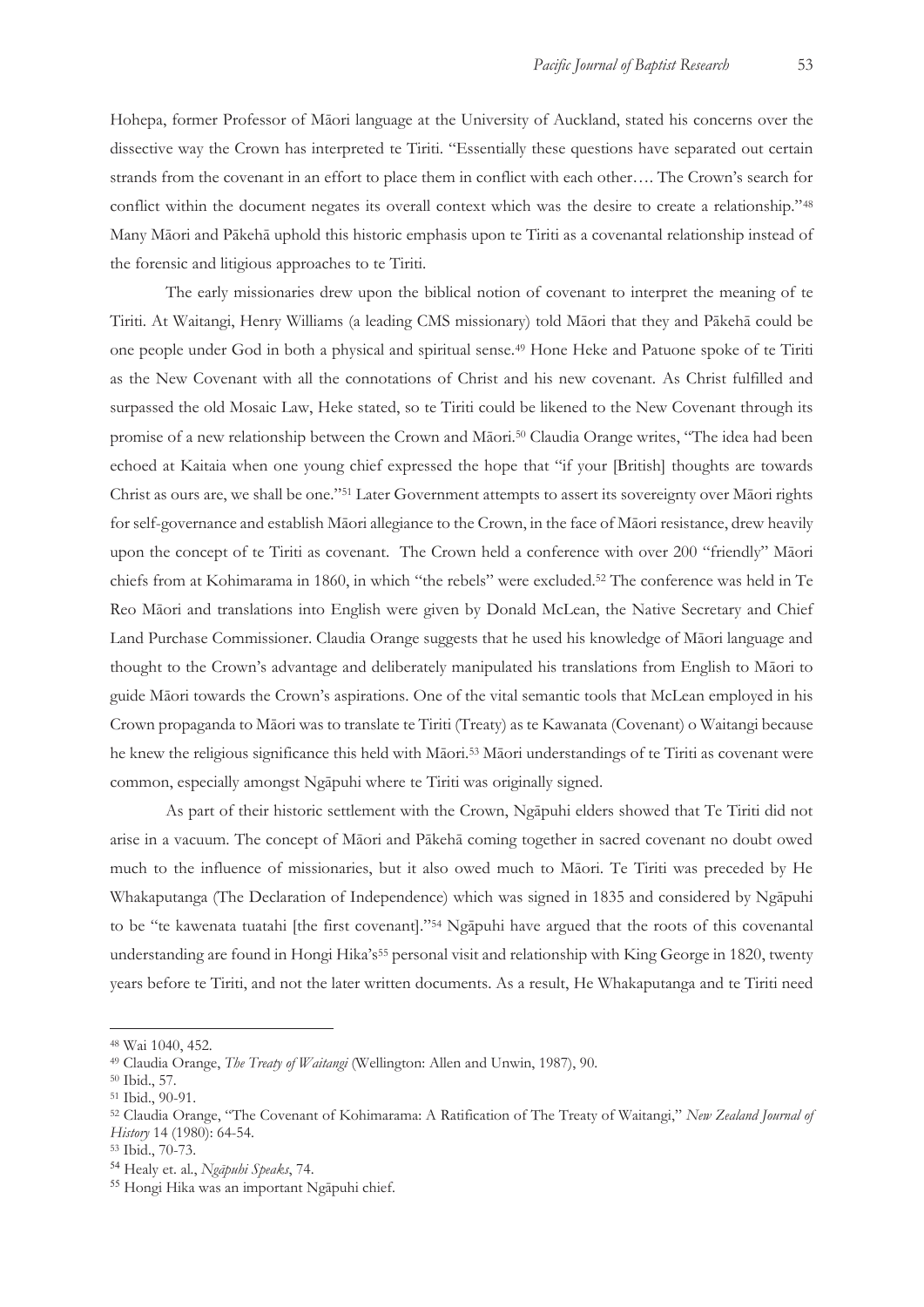to be understood as two parts of one relational conversation.56 "A relationship of a particular character was created between Ngāpuhi and the British monarchy, beyond the strategic benefits. Speakers [at the Tribunal hearings] described the relationship between Hongi and the King as a sacred, everlasting relationship as in a covenant."57 Ngāpuhi stress that the basis of the relationship was created face to face and not through written documents such as He Whakaputanga and te Tiriti. Both of the written documents are written expressions of the *preceding* covenantal relationship that had already been personally established. "The rangatira's [chief's] use of their ngu moko (patterns from the nose) in their signatures to He Wakaputanga attest to the solemnity of their commitment to the relationship with the British Crown. To use the ngū moko is to be present, as in a face-to-face agreement."58 Importantly, the sacred covenant between Hongi Hika and King George was understood to be binding for future generations, and the later documents only acknowledge the pre-existing reality of covenant.59

Whatever the ongoing significance of these findings, and they are very significant,<sup>60</sup> I draw attention to them to highlight two things. Firstly, the importance of covenant for understanding te Tiriti and, secondly, the insight it offers Baptists about the nature of covenanting relationships. In the following section we will examine the nature of covenanting relationships between Māori and Pākehā as a lens through which we can consider what it might mean to be on the way and in the fray in Aotearoa.

### *ON THE WAY AND IN THE FRAY IN AOTEAROA*

Anne Salmond, Professor of Māori Studies and Anthropology at the University of Auckland, has given a fascinating insight into the colliding worlds of Māori and Pākehā in a recent reflection on the Waitangi Tribunal's acknowledgement that Ngāpuhi did not cede their sovereignty.61 In 1992, Salmond was asked to prepare a report for the Waitangi Tribunal regarding the Muriwhenua Land Claim. Together with other researchers, she concluded that Māori had not ceded their sovereignty. But, in the settled core testimony of the Crown, this was not a question they were asking let alone trying to answer at the time. The Crown simply wanted Salmond to help them figure out how much restitution was required for breaches of the Treaty.<sup>62</sup> Here the core testimony of the settler imaginary sought a way of silencing the counter-testimony of indigenous identity without disorientation.

Twenty years later, Salmond was involved with the Ngāpuhi claim and two worlds collided again. This time Māori leaders employed a politics of recognition that ensured that the disorienting voice of

-

<sup>62</sup> Ibid., 117.

<sup>56</sup> Ibid., 65-74.

<sup>57</sup> Ibid., 74.

<sup>58</sup> Ibid., 75.

<sup>&</sup>lt;sup>59</sup> Ibid., 75-77.<br><sup>60</sup> The Waitangi Tribunal's inquiry resulted in the historic acknowledgement that Māori did not cede their sovereignty in signing Te Tiriti.Wai 1040, 526-27.

<sup>61</sup> Anne Salmond, "Ontological Quarrels: Indigeneity, Exclusion and Citizenship in a Relational World," *Anthropological Theory* 12: 115-41.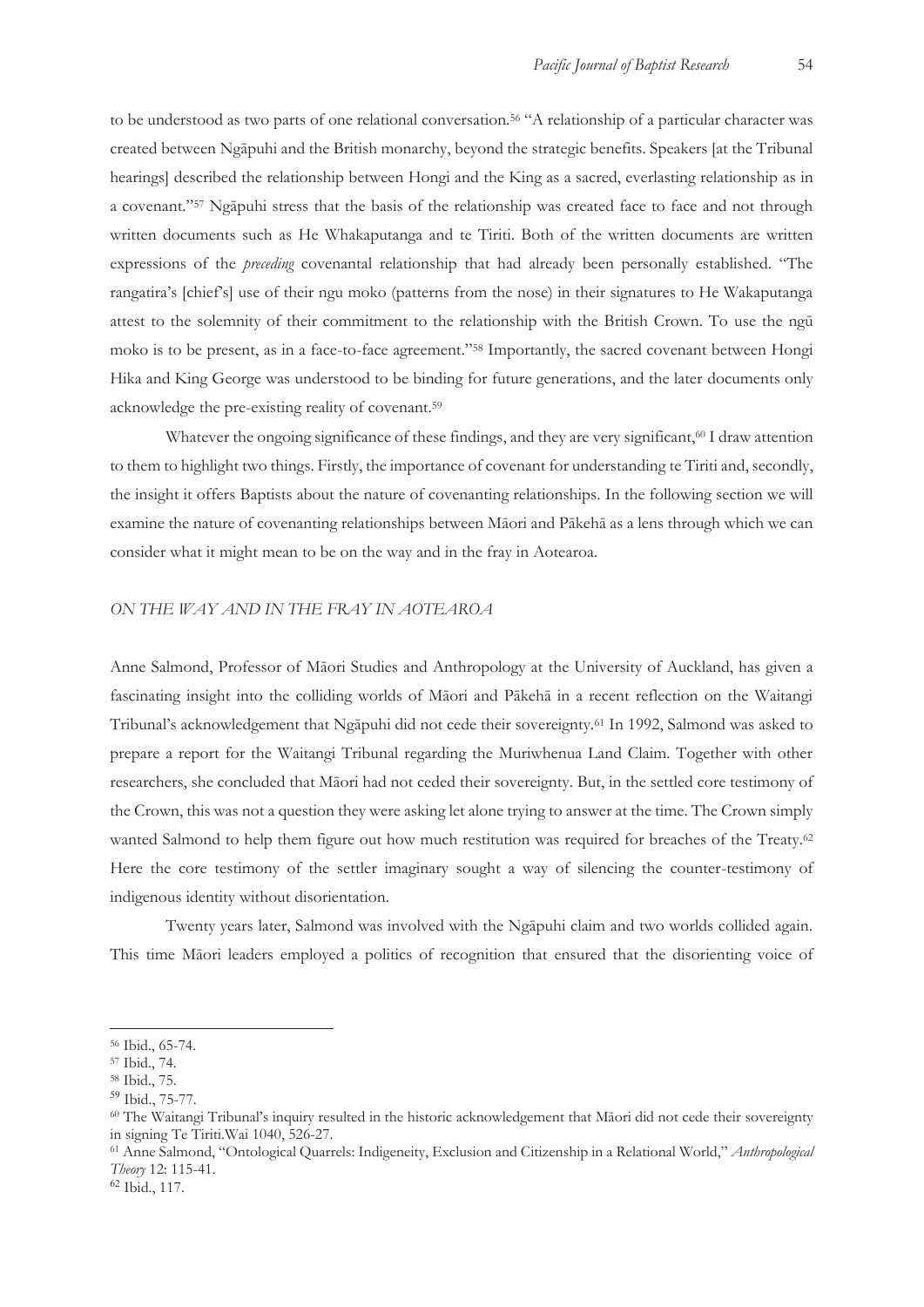counter-testimony was engaged on its own terms.63 When the Tribunal members arrived at the marae, they were met with a fiery challenge. "Members of Ngāpuhi held up flags and portraits of chiefs who had signed Te Tiriti, brandishing ancestral weapons including muskets, taiaha (fighting staffs) and long-handled tomahawks. In their opening speeches, Ngāpuhi leaders vehemently contended that they had never ceded sovereignty to the British Crown. Rather, their ancestors had forged a relationship with Queen Victoria."<sup>64</sup> Rima Edwards, an elder trained in one of the ancestral schools of learning, recited ancient chants about the origins of the cosmos and traced his lineage to the beginnings of the world. He and other Ngāpuhi elders spoke only in Te Reo Māori, held up ancestral portraits, and brandished ancient weapons as an attempt to bring the Tribunal and the conversation within Te Ao Māori (the Māori world) so that the dominant understandings about te Tiriti could be challenged.65 Kingi Taurua challenged the core testimony and assumptions of the Tribunal which sought to discuss the English and Māori versions of te Tiriti. "[The Tribunal] looks at both Treaties, the Pākehā [English version] and the Māori, which is totally wrong. We did not sign the Pākehā. We signed the Māori version. We are here to talk about the Treaty that we in Ngāpuhi did not sign, and they are here to judge in English what our tūpuna [ancestors] signed in Māori."66

Salmond reminds us that as much as this was a debate about what had happened historically, it was also a debate about how to understand reality as two worlds collide—as the voice of counter-testimony disoriented the core testimony. The two worlds continued to collide throughout the Waitangi Tribunal hearing as the Tribunal conducted the hearing as if it were in a courtroom. Members of the Tribunal sat at a long table to hear evidence, used legal protocols, and conducted cross-examinations of expert witnesses. "As much as a debate about what had happened in the past, this was a struggle of ontological proportions."67 Here were two worlds colliding on the way and in the fray. The settler imaginary encountered the voice of counter-testimony of indigenous sovereignty, which resisted the assimilative impulses and homogenising forces of the core testimony. Among the many outcomes of the Tribunal's inquiry into Ngāpuhi's claims was the historic conclusion that the chiefs who signed te Tiriti o Waitangi did not cede their sovereignty. This was not a mere concession, but a fundamental reinterpretation of the history of te Tiriti with extensive implications that arise from the voice of counter-testimony speaking on its own terms and disorienting the core testimony.

In the Tribunal hearings, the voice of counter-testimony, which demanded to be heard and understood on its own terms, transformed imaginations and led to renewed and revised understandings of our history, our current context and the possibilities of our future, much of which awaits realisation.68 These are the possibilities of what Avril Bell calls the relational imaginary and it finds resonances in the Psalms of new orientation. The new orientation is not a return to the core testimony of orientation, but the unexpected surprise that emerges in the midst of a complex world. The possibilities do not arise from a cosy relational

<sup>63</sup> Bell, *Relating Indigenous and Settler Identities*, 12. 64 Salmond, "Ontological Quarrels," 117.

<sup>65</sup> Ibid., 117-18.

<sup>66</sup> Ibid., 118.

<sup>67</sup> Ibid.

<sup>68</sup> Wai 1040, 528.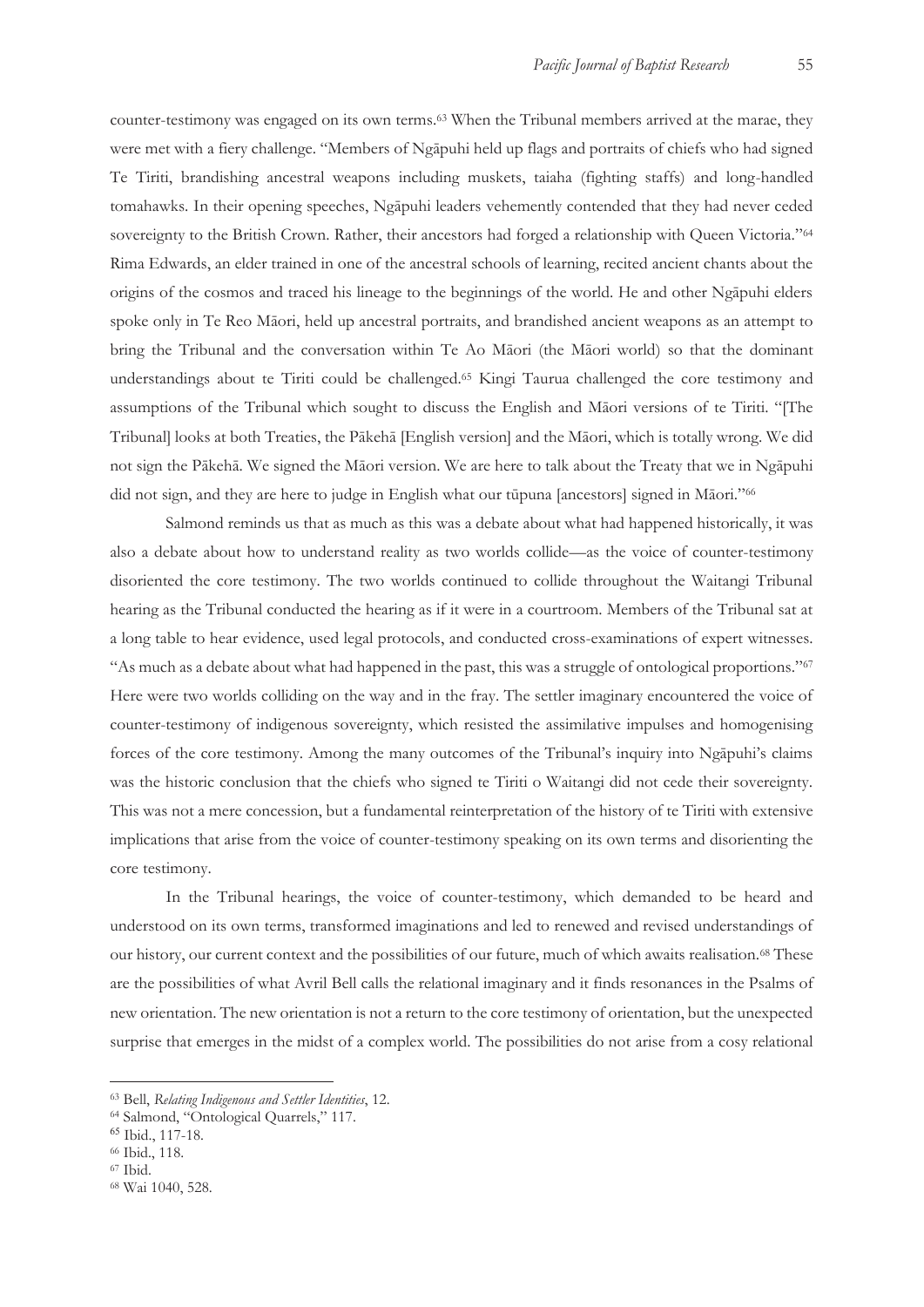togetherness, but the acknowledgement of the unknowable difference and otherness that stand at the heart of the relational imaginary. At the heart of the relational imaginary is an apophatic relationality in which the other cannot be fully known by the hidden desire for mastery that comes in the guise of a romanticised unity. The otherness of the other disrupts and decentres our self-certainties and causes reflection and change.69

Alison Jones suggests that the colliding of these two worlds is an invitation to an interminable struggle as we try to walk together in covenant bonds. The continued attempts to find synthesis between the Pākehā thesis and its Māori antithesis assume a redemptive solution on Pākehā terms.70 The desire to learn, understand, and know the other needs to be tempered with an acknowledgement of the unknowability of the other, least the romance of unity becomes another pretext for conquest and mastery of the minority.71 Mythological or perceived Māori respond as Pākehā wish-fulfilment which renders the other invisible in the static fixity of non-persons. The relational imaginary requires an acceptance of apophaticism towards the other that acknowledges the other can never be finally known. Jones advocates an adoption of the politics of disappointment that accepts that uncertainty characterises all forms of knowing and understanding the other.72 This ignorance of the other is productive because it demands the ongoing openness of intersubjective relationality through which we know the other as an other. What is needed is not a redemptive solution that homogenises the otherness of Māori and Pākehā, but a commitment to engage in the struggle of otherness-in-relation. The otherness of Māori and Pākehā is not merely different, but incompatible.73

Jones draws from Rewi Maniapoto's phrase he employed when Colonial troops called on him to surrender, "ka whawhai tonu mātou, ake ake ake" [we will fight on against you for ever and ever], to suggest that the way forward is commitment to a relational struggle without end.74 "All that becomes possible is a tension. Contradictory and irreconcilable realities sit **in interminable tension** with the other. And in the *tension* between contradictory realities is the *ake ake ake*, the endless struggle—to know, to read, to understand, to work with, *to engage with*, others."75 This does not mean a battle to see who wins, but the intensification of relationship with an other that comes with the shift from a settler imaginary to a relational imaginary. A relational struggle is not a battle where we fight for winners and losers, it is an interminable struggle in which the incomprehensibility and unresolvability of difference is genuinely acknowledged and becomes the source of renewed possibilities and new orientations. The acknowledgement of struggle shows that we are engaged in a relationship—it is an acknowledgement of engagement, not disengagement. "To

<sup>69</sup> Bell, *Relating Indigenous and Settler Identities*, 174-82. 70 Alison Jones, "*Ka Whawhai Tonu Mātou*: The Interminable Problem of Knowing Others" (unpublished inaugural professorial lecture presented at the University of Auckland, 24 October 2007), 9. https://cdn.auckland.ac.nz/assets/education/about/schools/tepuna/docs/Inaugural\_Lecture.pdf.<br><sup>71</sup> Bell, Relating Indigenous and Settler Identities, 184.<br><sup>72</sup> Alison Jones, "The Limits of Cross-Cultural Dialogue: Pedagogy,

Educational Theory 49 (1999): 315.<br><sup>73</sup> Jones, "Ka Whawhai Tonu Mātou," 7, 9.<br><sup>74</sup> This title was used by Ranginui Walker for his Māori history. Ranginui Walker, *Ka Whawhai Tonu Matou: Struggle* 

*Without End* (Auckland: Penguin, 1990). 75 Jones, "*Ka Whawhai Tonu Mātou*," 10.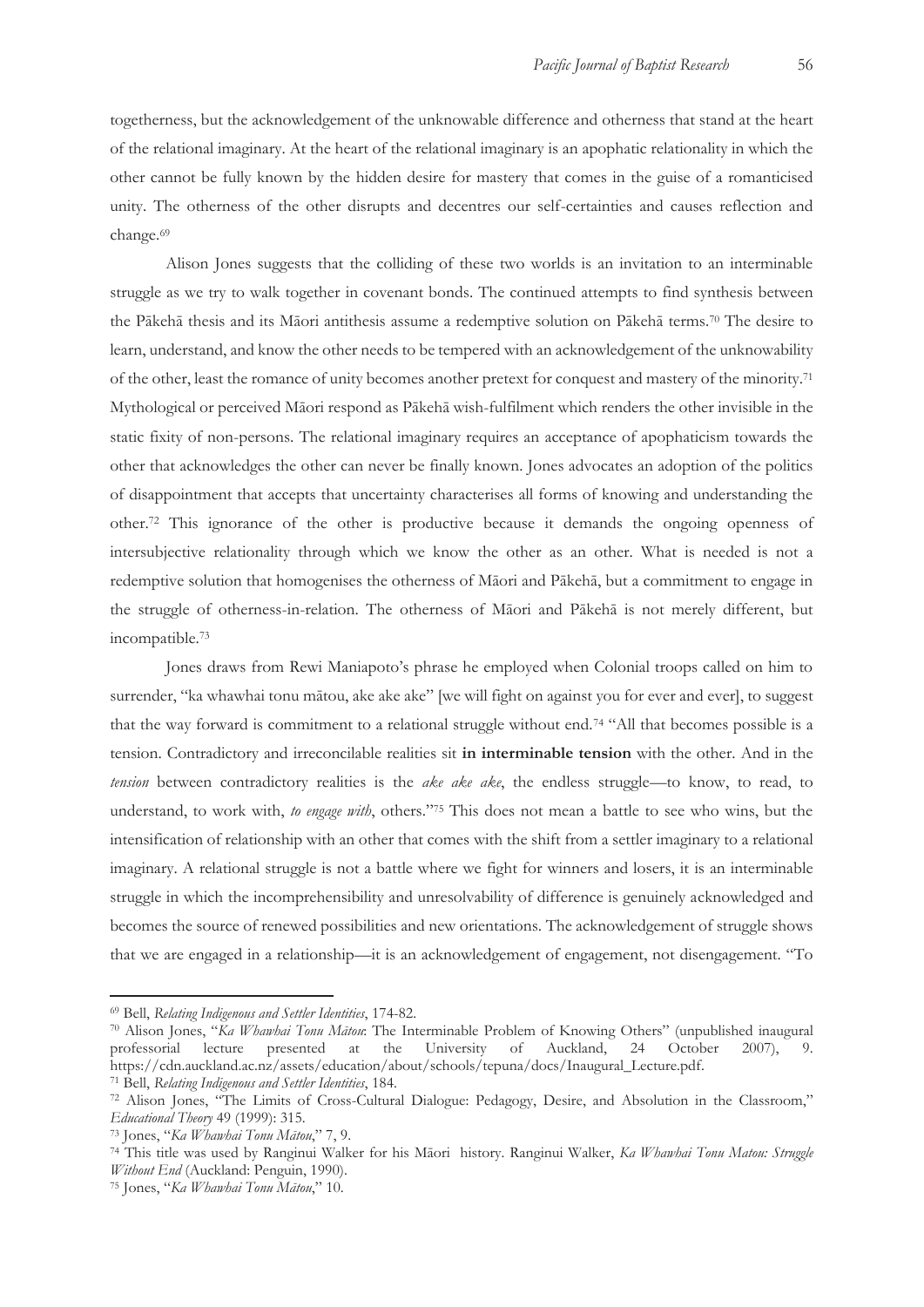struggle with another is to give active and proper *attention* to the other, to *relate* to the other. Even as an enemy you are *hoariri*—an angry 'friend' you are one with whom it is worth engaging, someone with whom you have a *relationship* of struggle. *Ake ake ake* makes the engagement or relationship *permanent*."76 The disorientation of the core testimony by the counter-testimony offers possibilities of new orientation in the midst of a complex world. Here is the call to be on the way and in the fray and it is in the midst of the interminable tension that things get more complicated, and more interesting.

#### *BAPTISTS ON THE WAY AND IN THE FRAY IN AOTEAROA*

The relational dynamic of Baptist covenantalism has much to offer Baptists in Aotearoa, especially when it is placed in the context of our nation's bi-cultural journey. However, the possibilities remain unrealised as covenanting and relational encounter with Māori as Māori has not played a major part of Baptist identity in Aotearoa. Nonetheless, the context of Aotearoa as a covenanting people offers insight into the relational dynamic of journeying together on the way and in the fray. The journey of orientation, disorientation and new orientation does not offer a pathway to a settled relational destiny that alleviates tension, but an ongoing cyclical journey of intensified covenant life with God and one another. This tension is not a problem that needs solving, but a searching gift in which the quest to know and master the other is relinquished for the sake of encountering the other as other. The unknowability of the divine and human other calls forth an interminable tension which lies at the heart of engagement and encounter on the way and in the fray. This tension, which upholds orientation *and* disorientation, is the generative source of deeper relations and renewed orientations towards God's eschatological purpose to unite all things in Christ.

Like Dare and Holmes, Ani Mikaere suggests that the first step to overcoming the sedimented structures of power is for those with privilege to give up control of decision making and entrust minorities to lead through their own personal agency. Without such trust the minority group is forced to submit to the terms of the majority and the imbalanced norms remain undisturbed by the gospel.77 In the setting of the covenanted church in Aotearoa, this will mean that power is given over to Māori to lead the church in a process towards greater Gospel faithfulness which Pākehā do not control. The possibilities of this giving up, which is a participation in Christ's ministry and calling, are vast and untapped. However, as Mikaere states in regards to Pākehā dominance, it will take a leap of faith or else the minority will, once again, be assimilated into the *status quo*. Within the church this leap of faith is not only trusting Māori to lead as Māori, it is also a leap of faith in the God who has called us together into one body, in our rich variety, to be his people who display his wise purposes in the world on the way and in the fray.

On a recent noho marae (overnight marae stay), as part of a culture course at Carey Baptist College, Jordyn Rapana, a Māori student, suggested that the kete (traditional Māori flax baskets) offers an image of what it might look like for Māori and non-Māori to be in mutually flourishing relationships. She told us that

<sup>76</sup> Ibid.

<sup>77</sup> Ani Mikaere, "Are We All New Zealanders Now? A Māori Response to the Pākehā Quest for Indigeneity," in *Colonising Myths – Māori Realities: He Rukuruku Whakaaro* (Wellington, Huia, 2011), 117.